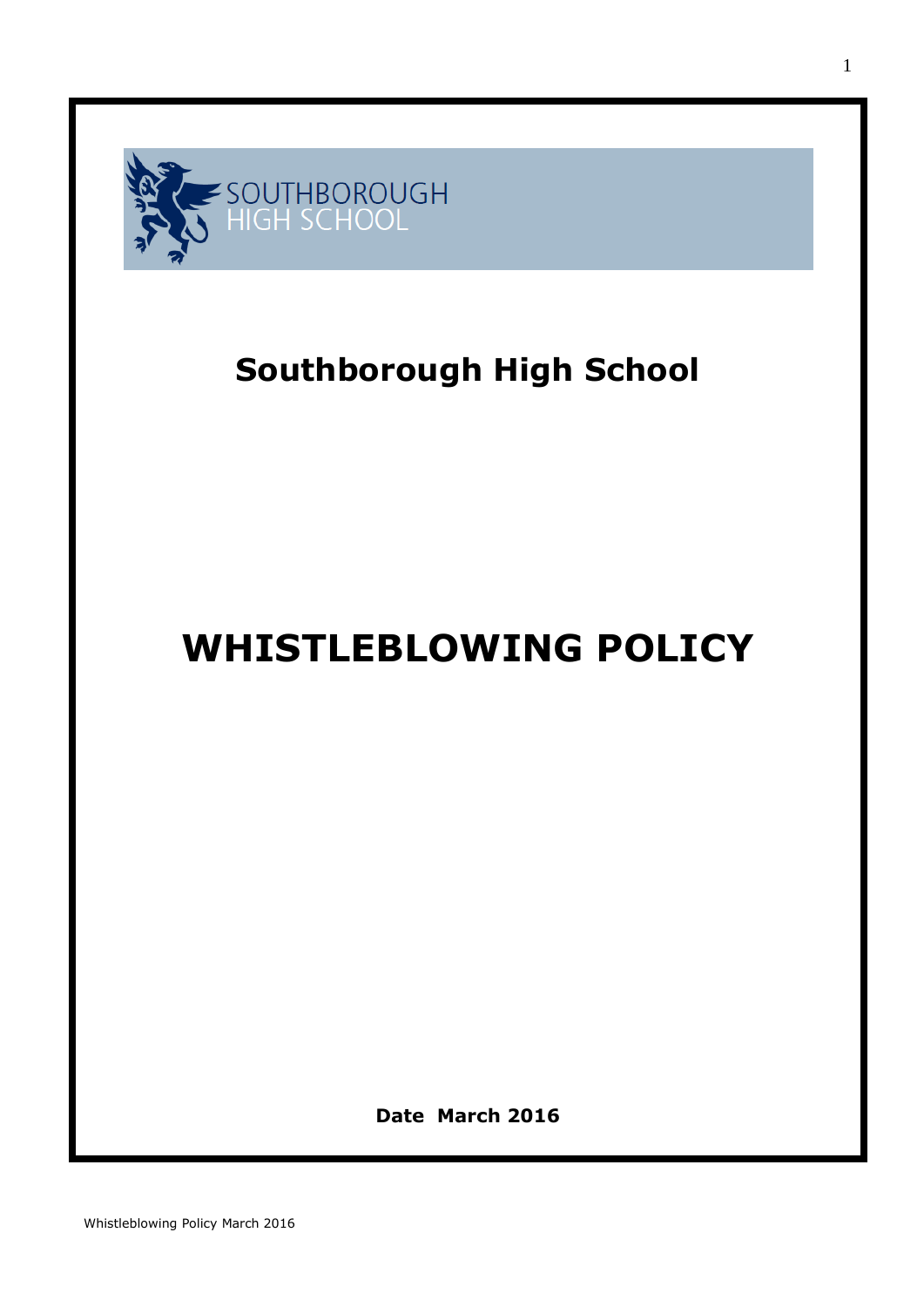#### **INTRODUCTION**

Southborough High School expects the highest standards of conduct from all employees and expects all employees to co-operate in this by adhering to all laws, regulations, policies and procedures. It will treat any concern that an employee may have about illegal or improper conduct very seriously. The school is committed to accountability and employees should be made aware of the procedures to highlight to the head teacher if any serious breach of impropriety has occurred. This document sets out the procedure for employees who wish to notify any suspicions and also how the school should respond.

#### **PURPOSE**

- This procedure is designed to enable employees to notify the Headteacher of any reasonable suspicion of illegal or improper conduct. Where the concerns are about safeguarding children or young people, the school's Designated Senior Person for Child Protection should be notified
- It is a procedure in which the Headteacher will be expected to act swiftly and constructively in the investigation of any concerns in accordance with the school's disciplinary procedure.
- Concern about a colleague's professional capability should not be dealt with using this procedure.
- It must ensure employees receive a response to their concerns and are aware of how to pursue them further if they are not satisfied with the initial outcome.

#### **PRACTICE**

#### **When should it be used?**

- This procedure is not designed to replace or be used as an alternative to the grievance procedure, which should be used where an employee is only aggrieved about his/her own situation.
- Employees who are worried about wrong doing at work do not necessarily have a personal grievance.
- Employees must act in good faith and must have reasonable grounds for believing the information to be accurate.
- No employee who uses this procedure in good faith will be penalised for doing so. The school will not tolerate harassment and/or victimisation of any employee raising concerns.
- An employee who is not sure whether the conduct he/she is concerned about does constitute illegal or improper conduct or is unsure about how to proceed can contact any of the names listed in the section at the end of this policy for advice.
- Financial regulations require any employee who suspects fraud, corruption or other financial irregularity to ensure this is reported to the Responsible Officer for possible investigation. Normally you must first report any suspicion of such an irregularity to the Headteacher who will in turn report it to the Chair of Resources, Personnel and Finance Committee. In most cases this will be done through your line management structure.
- The exception to this last aspect is when the Head Teacher is the alleged suspect.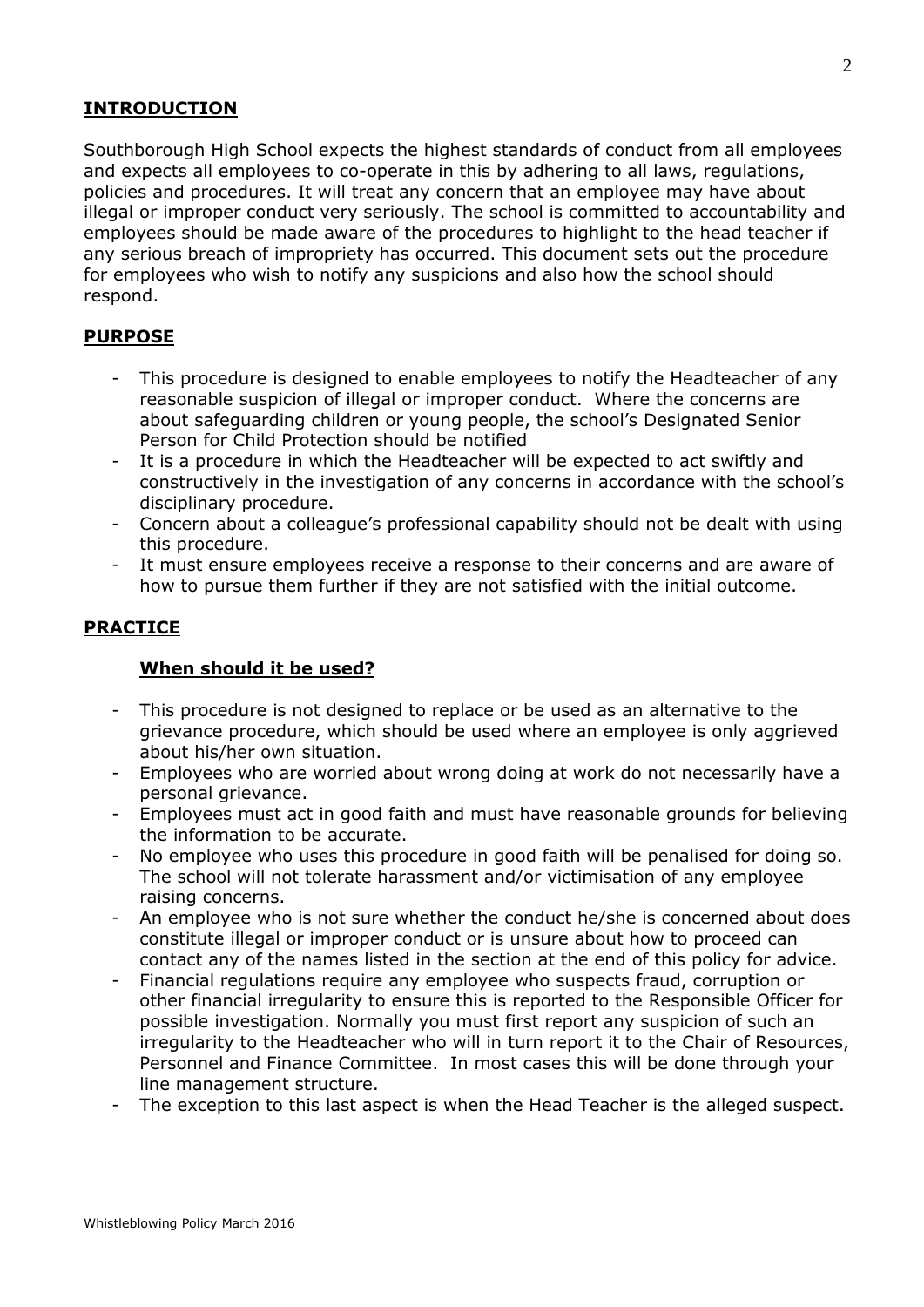#### **Mechanism for raising concerns**

- Where the issue concerns your Headteacher or, having made your report, you believe he/she has failed to take appropriate action, then you should bring it to the attention of the Chairman of Governors.
- Employees who feel unable to follow this route, for whatever reason, have the option of contacting one of the names listed in the section at the end of this policy
- Depending on the nature of the concern the complainant will be asked to justify and support their claim. Normally the complainant will be asked to do this in writing. It will, therefore, be helpful to note down any facts and dates as they happen.
- Employees who want to use the procedure but feel uneasy about it may wish to consult their trade union initially and bring a friend or trade union representative along to any discussions, so long as the third party is independent of the issue.
- Where anonymity is requested efforts will be made to meet the request where appropriate but that might not always be possible. The earlier and more open the expression of concern the easier it will be to take appropriate action.
- Each case will be investigated thoroughly with the aim of informing the complainant of the outcome of any investigation as quickly as possible.

#### **What should be done if an issue is raised with a member of staff?**

If a member of staff (other than the Headteacher) is approached by a colleague on a matter of concern as defined in this document, he/she should be advised to take the matter to the Headteacher in the first instance.

#### **Examples of illegal and/or improper conduct**

- -fraudulent or improper use of the school's money or assets
- -dangerous practices at work
- -corruptly receiving any gift or advantage
- -allowing private interests to override the interests of the school.

#### **Safeguarding children and young people**

- All employees have a duty to report concerns about the safety and welfare of pupils/students
- The reason for the concern may be the actions of a colleague (including a more senior colleague), a governor, another pupil/student or someone outside the school. Whatever the reason, concerns must be reported.
- Concerns about any of the following should be reported to the school's Designated Senior Person for Child Protection (DSP):
	- physical abuse of a pupil/student
	- sexual abuse of a pupil/student
	- emotional abuse of a pupil/student
	- neglect of a pupil/student
	- an intimate or improper relationship between an adult and a pupil/student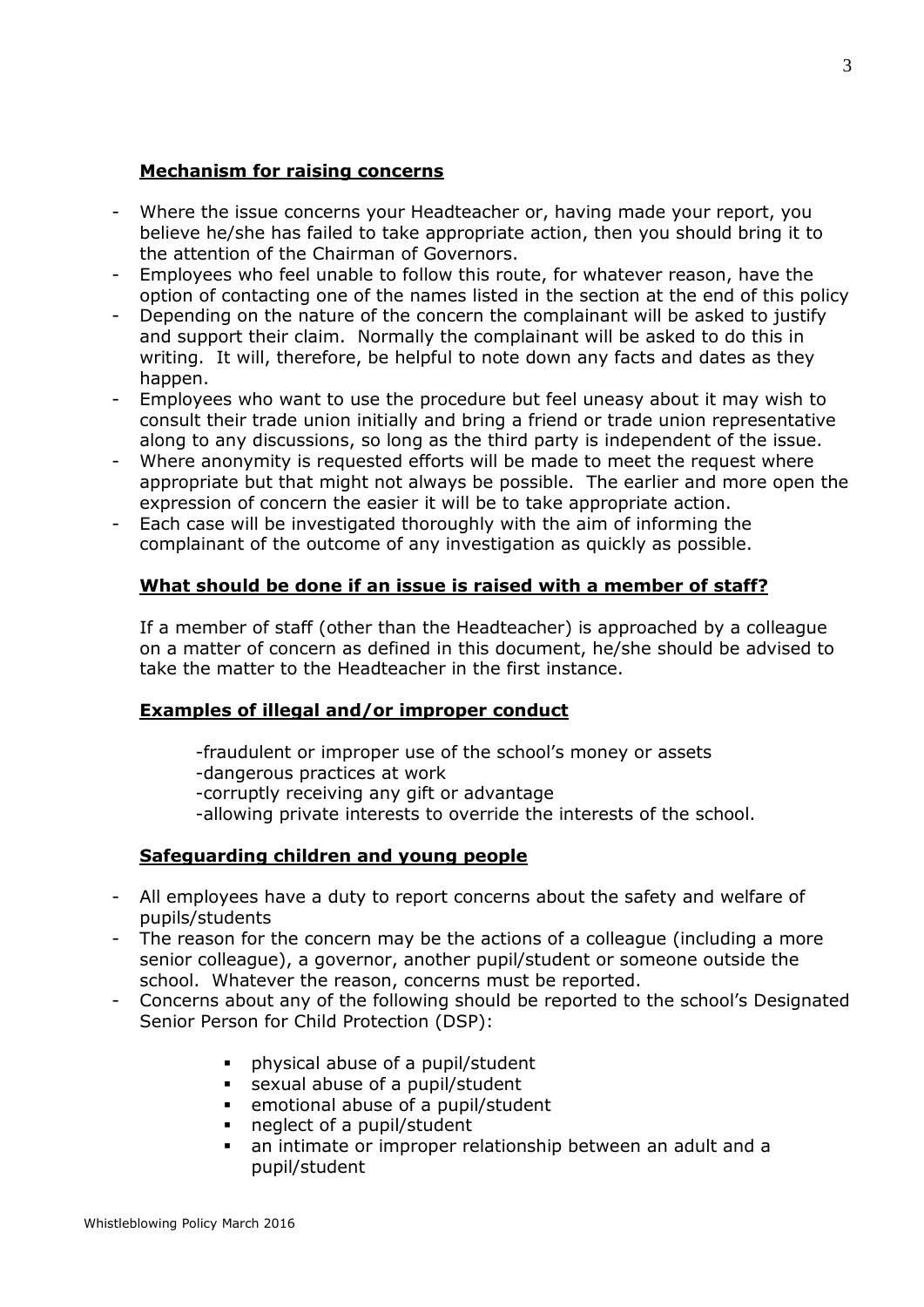#### **PEOPLE TO CONTACT**

#### **Designated Person for Child Protection :**

Dan Edwards [dedwards@southborough.kingston.sch.uk](mailto:dedwards@southborough.kingston.sch.uk)

#### **Responsible Officer:**

Robert Bedford [Robert@millerdavies.co.uk](mailto:Robert@millerdavies.co.uk)

#### **AUTHORITIES TO CONTACT:**

#### **EFA online**

#### **[https://form.education.gov.uk/fillform.php?self=1&form\\_id=cCCNJ1xSfBE&ty](https://form.education.gov.uk/fillform.php?self=1&form_id=cCCNJ1xSfBE&type=form&ShowMsg=1&form_name=Contact+the+Department+for+Education&noRegister=false&ret=%2Fmodule%2Fservices&noLoginPrompt=1) [pe=form&ShowMsg=1&form\\_name=Contact+the+Department+for+Education](https://form.education.gov.uk/fillform.php?self=1&form_id=cCCNJ1xSfBE&type=form&ShowMsg=1&form_name=Contact+the+Department+for+Education&noRegister=false&ret=%2Fmodule%2Fservices&noLoginPrompt=1) [&noRegister=false&ret=%2Fmodule%2Fservices&noLoginPrompt=1](https://form.education.gov.uk/fillform.php?self=1&form_id=cCCNJ1xSfBE&type=form&ShowMsg=1&form_name=Contact+the+Department+for+Education&noRegister=false&ret=%2Fmodule%2Fservices&noLoginPrompt=1)**

#### **EFA by post**

EFA Complaints Chief Executive's Office 53-55 Butts Road, Earlsdon Park Coventry CV1 3BH

#### **TRADE UNIONS AND PROFESSIONAL ASSOCIATIONS**

| <b>UNISON</b> | Flat 2<br>First Floor Wing<br><b>Merton Civic Centre</b><br>London Road<br>Morden<br>SM4 5DX<br>0208 - 545 - 4000 |
|---------------|-------------------------------------------------------------------------------------------------------------------|
| <b>GMB</b>    | Cooper House<br>205 Hook Road<br>Chessington<br>Surrey<br>KT9 1EA.<br>0208 - 397 - 8881                           |
| <b>UNITE</b>  | 30, Esher Place Avenue<br>Esher<br><b>KT10 8PZ</b><br>01372 - 463042                                              |
| <b>NUT</b>    | Hamilton House, Mabledon Place<br>London<br>WC1H 9BD.                                                             |

0207-388- 6191